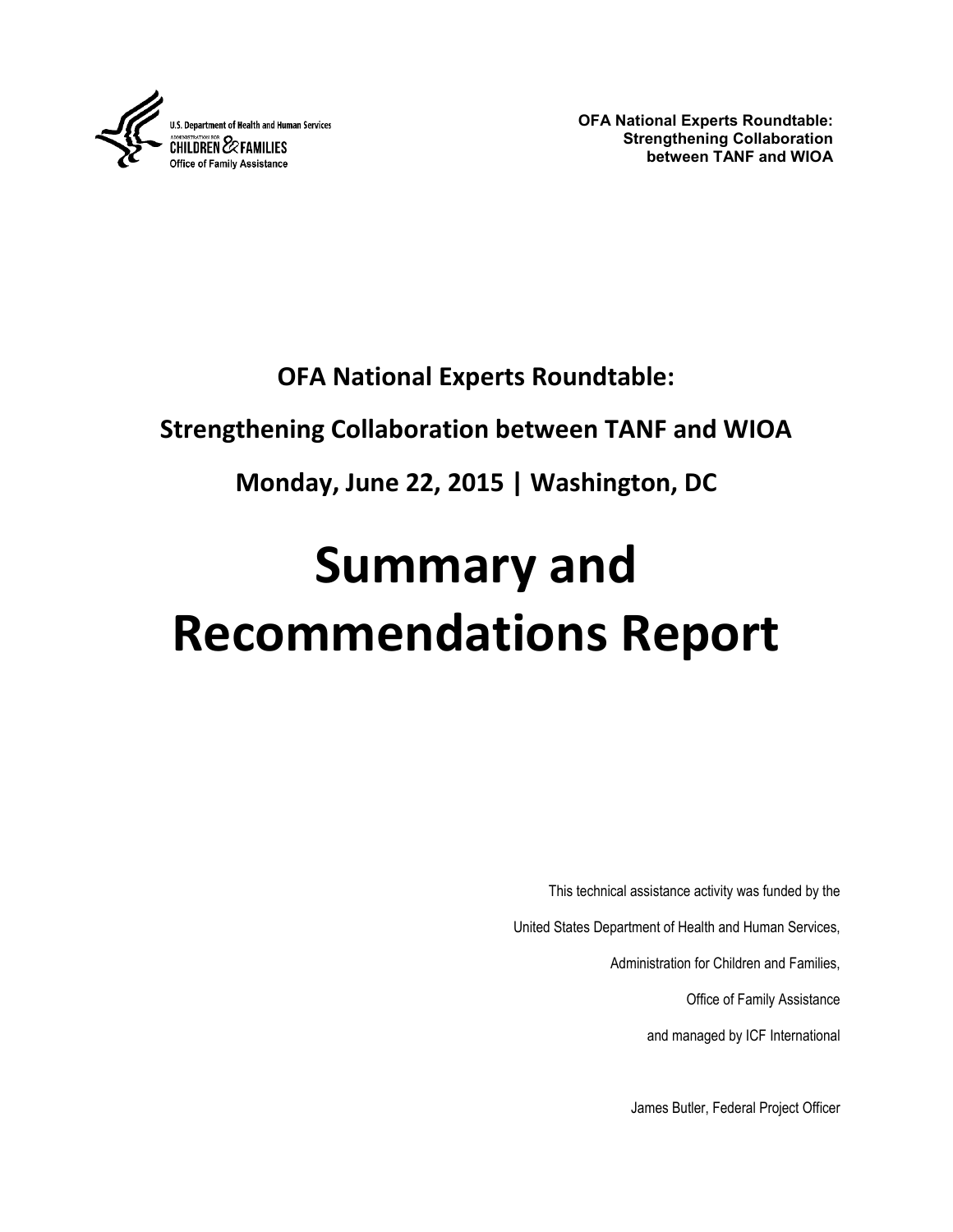

# The United States Department of Health and Human Services, Administration for Children and Families, ADMINISTRATION FOR **22 FAMILIES**

Office of Family Assistance funded this technical assistance activity, managed by ICF International for Contract No. **HHSP2332009563WC**, Task Order **HHSP2337035T** "Targeted Technical Assistance."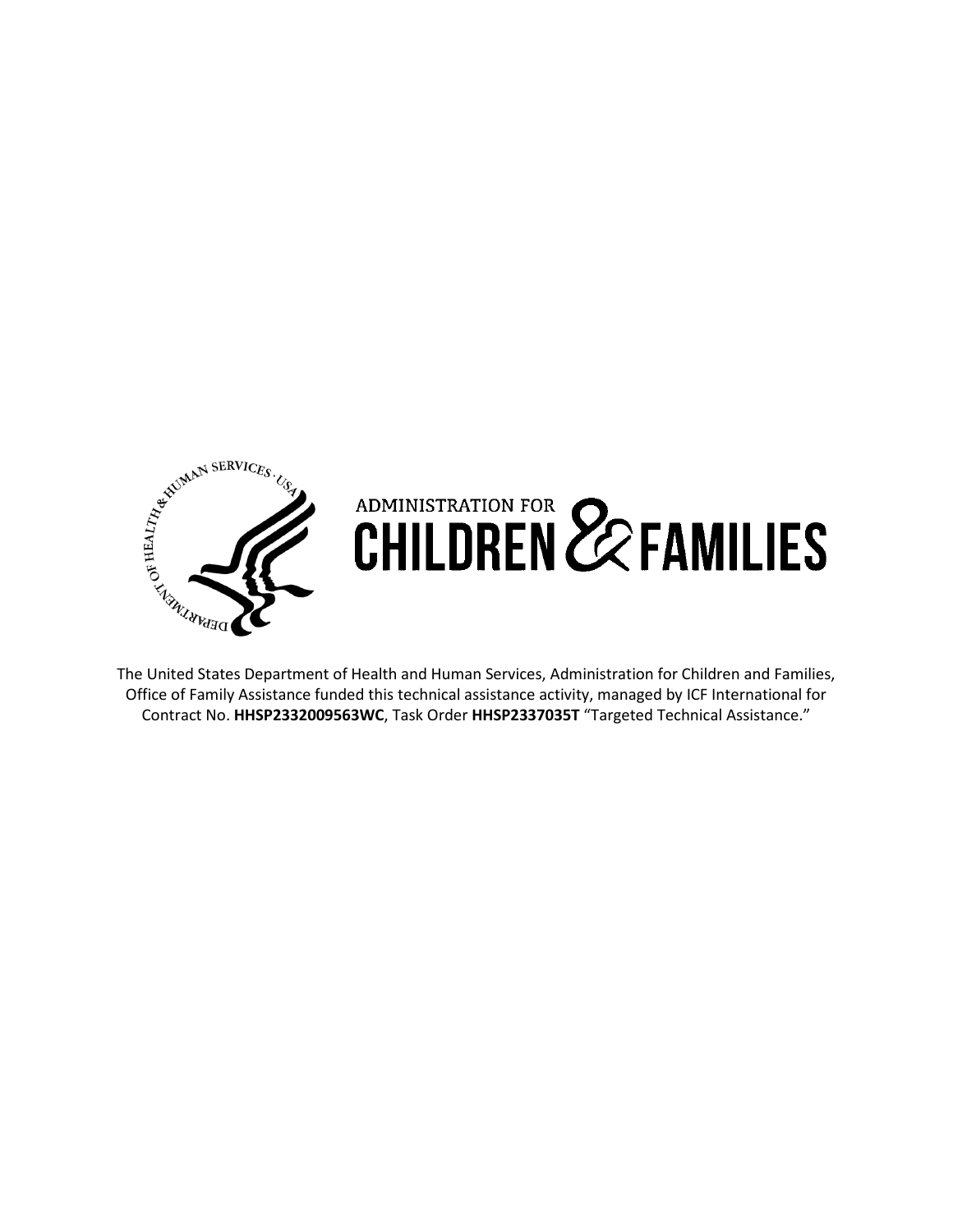### **Table of Contents**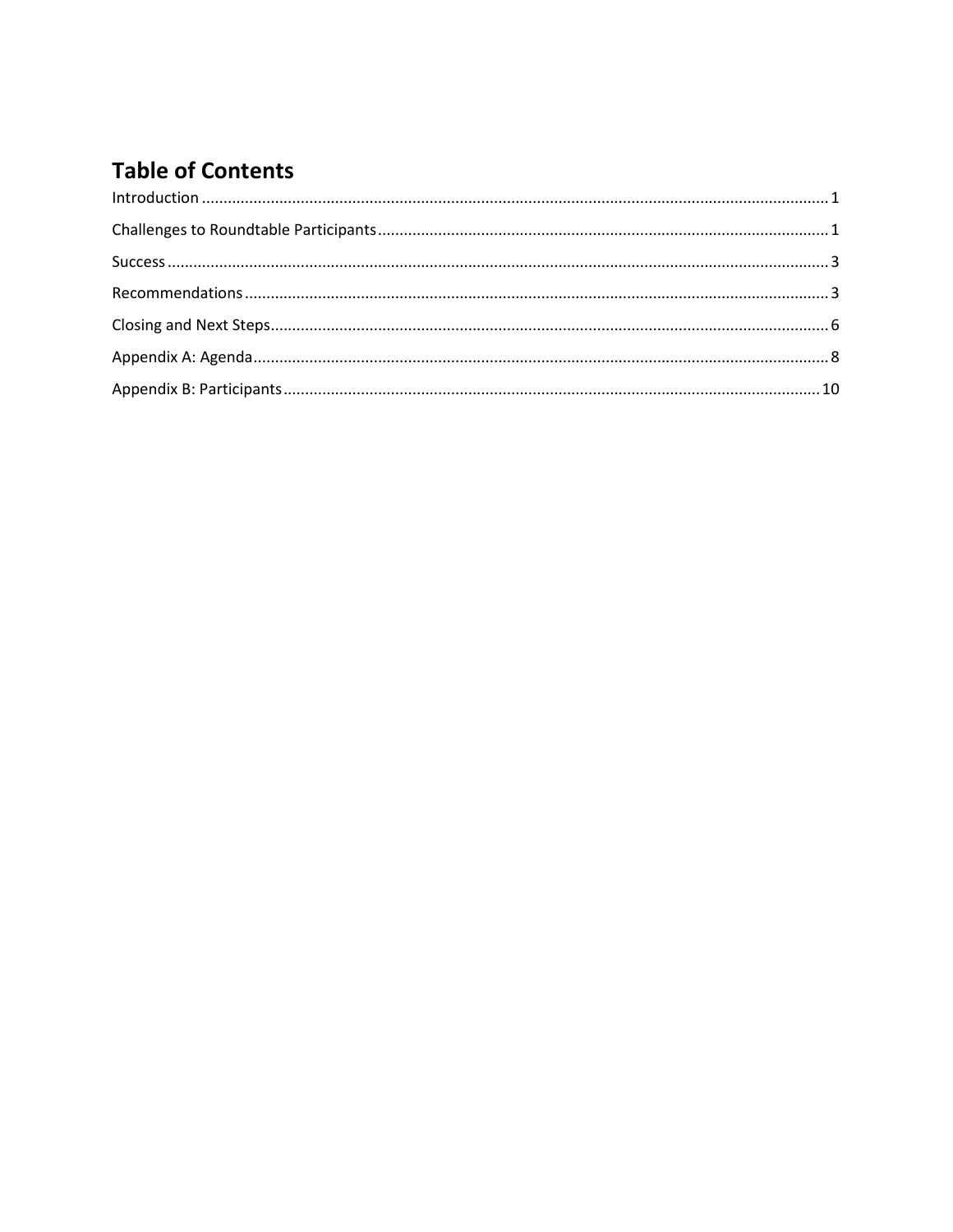

#### <span id="page-3-0"></span>**Introduction**

On June 22, 2015, the U.S. Department of Health and Human Services (HHS), Administration for Children and Families (ACF), Office of Family Assistance (OFA) convened the *Strengthening Collaboration between TANF and WIOA* National Experts Roundtable in Washington, DC. The roundtable brought together a select group of practice, policy, and research experts (see Appendix B: Participant List) to discuss the opportunities and challenges that the new Workforce Innovation and Opportunity Act (WIOA) system offers to Temporary Assistance for Needy Families (TANF) participants, programs, and systems. Under the WIOA legislation, although governors may opt-out, TANF is a required partner with the American Job Centers (or one-stop system). This potential partnership could improve employment and training services for TANF participants through American Job Centers. Throughout the roundtable, participants were challenged to consider strategies for ensuring that TANF participants (and other lowincome individuals with employment barriers) are well-served through the workforce system and to work towards creating a shared vision for the workforce system that addresses these individuals' needs. Roundtable participants identified critical knowledge gaps, shared lessons learned and solutions to common challenges, reflected upon research findings and needs, and outlined promising, innovative strategies that are relevant for TANF-WIOA collaboration. The discussion aimed to support OFA's future TANF-WIOA collaboration efforts and ongoing technical assistance work.

This report shares key highlights and recommendations from the *Strengthening Collaboration between TANF and WIOA* National Experts Roundtable.

#### <span id="page-3-1"></span>**Challenges to Roundtable Participants**

OFA Director Nisha Patel convened the roundtable by challenging participants to address the following issues:

- How do we ensure that TANF participants (and other low-income individuals with employment barriers) are well-served at one-stop centers and have access to comprehensive employment and training and supportive services that will support their progress toward family economic security?
- How do we create a shared vision for a workforce system that addresses the needs of the diversity of participants that it serves, including employers?

OFA Deputy Director Susan Golonka further challenged participants to define successful collaboration of TANF into the one-stop system from the perspective of a TANF participant,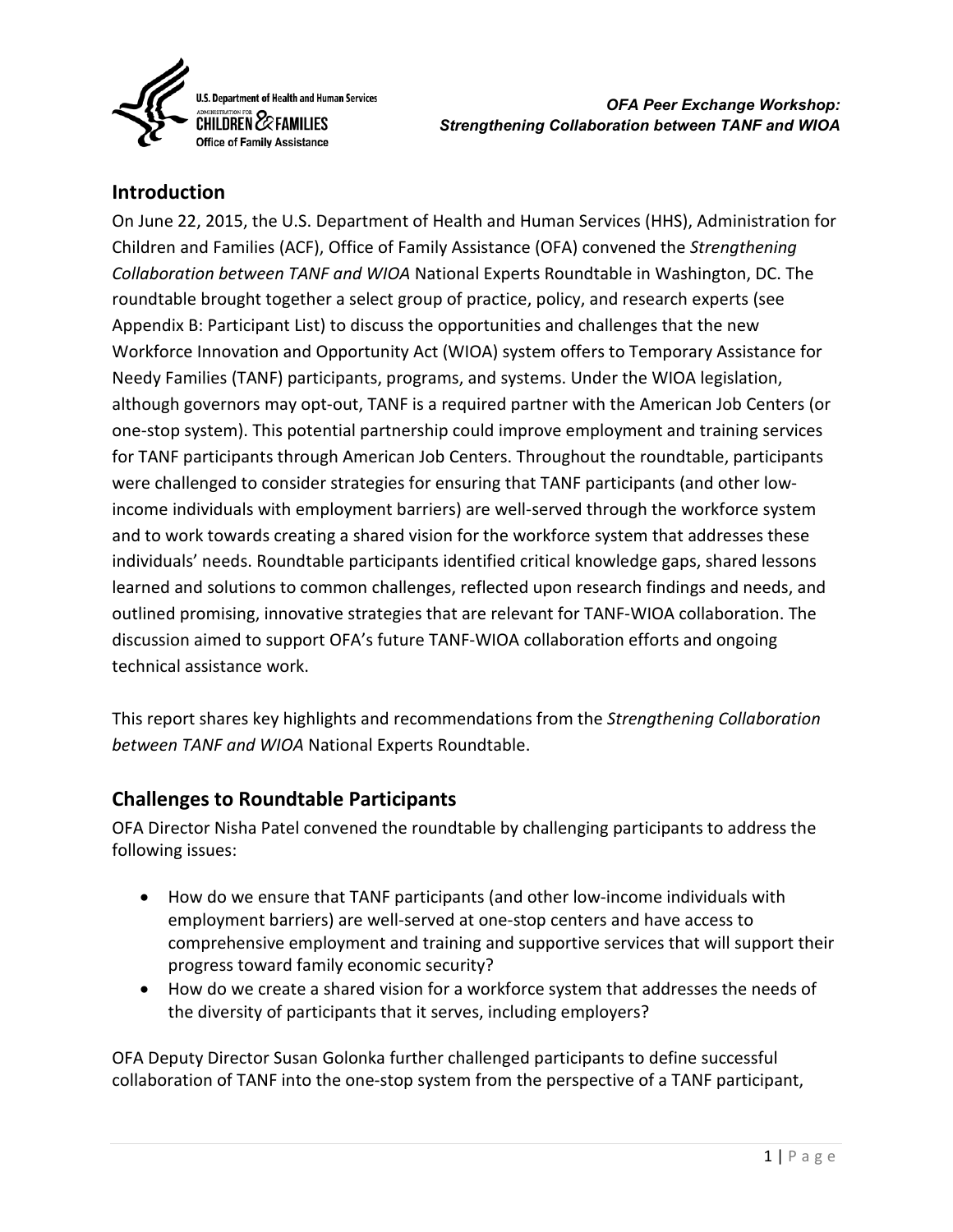

TANF agency, workforce system partner(s), and employers. Under this charge, roundtable participants identified the below broad elements of success from each of these perspectives.

| <b>TANF Participant</b>                                                                                                                                                                                                                                                                                                                                                                                             | <b>TANF Agency</b>                                                                                                                                                                                                                                                                                                                                                                                                                                                                                                                                                                                                                                                                                                              | <b>Workforce System Partner(s)</b>                                                                                                                                                                                                                                                                                                                                                                                                                                                                                                                                                                                                                                                                                                                                                                                                                                                                                                                                                                                                                                                                                                                                                                                                                                 | <b>Employers</b>                                                                                                                                                                                                                                                                                                                                                                                                                                                                                                                                                                                                                           |
|---------------------------------------------------------------------------------------------------------------------------------------------------------------------------------------------------------------------------------------------------------------------------------------------------------------------------------------------------------------------------------------------------------------------|---------------------------------------------------------------------------------------------------------------------------------------------------------------------------------------------------------------------------------------------------------------------------------------------------------------------------------------------------------------------------------------------------------------------------------------------------------------------------------------------------------------------------------------------------------------------------------------------------------------------------------------------------------------------------------------------------------------------------------|--------------------------------------------------------------------------------------------------------------------------------------------------------------------------------------------------------------------------------------------------------------------------------------------------------------------------------------------------------------------------------------------------------------------------------------------------------------------------------------------------------------------------------------------------------------------------------------------------------------------------------------------------------------------------------------------------------------------------------------------------------------------------------------------------------------------------------------------------------------------------------------------------------------------------------------------------------------------------------------------------------------------------------------------------------------------------------------------------------------------------------------------------------------------------------------------------------------------------------------------------------------------|--------------------------------------------------------------------------------------------------------------------------------------------------------------------------------------------------------------------------------------------------------------------------------------------------------------------------------------------------------------------------------------------------------------------------------------------------------------------------------------------------------------------------------------------------------------------------------------------------------------------------------------------|
| • Employment<br>• Income and<br>increased income<br>• Progress towards<br>personal goals<br>• Self-awareness<br>Start and<br>completion of<br>education and<br>occupational<br>training<br>• Meeting personal<br>and family needs,<br>goals, and<br>objectives<br>• Success tailored<br>to each<br>participant<br>• Connection<br>between where<br>an individual<br>starts and where<br>they want and<br>need to go | Employment for<br>$\bullet$<br>work ready<br>participants<br>Income leading to<br>family self-sufficiency<br><b>Meeting Work</b><br>Participation Rate<br>(WPR)<br>For those work<br>ready, co-enrollment<br>and benefit from<br>workforce services<br>• Alignment of goals<br>with workforce<br>system partners<br>TANF participants<br>receive timely,<br>responsive, and<br>comprehensive<br>services<br>Proper service mix<br>and training so<br>people don't hear<br>"no"<br>American Job<br>Centers build on and<br>complement TANF<br>Participants access a<br>path of services as<br>seamlessly as<br>possible<br><b>TANF</b> agencies<br>receive value and<br>benefit for<br>investments in<br>American Job<br>Centers | • Individual employment, wages,<br>wage gains, job retention, and<br>advancement<br>• Common goals, objectives, and<br>outcomes<br>• Improved outcomes for the hardest<br>to employ<br>• Understanding what all the partners<br>bring to the table and how<br>participants benefit from these<br>collective, leveraged resources<br>• Complementary case management<br>• Comprehensive services that<br>include an array of other human<br>services (i.e. mental health).<br>• Staff training benefits from all of the<br>partners<br>• Create a seamless workforce system<br>• Systemic changes so client does not<br>realize moving from one grant<br>source to another<br>• Common intake and shared<br>assessment information<br>• Shift to strengths-based system that<br>can serve different client groups<br>(start at different points)<br>• Participants are confident that goals<br>will be met<br>• Additional employer engagement,<br>attraction, expansion, and retention<br>of employer base<br>• Leveraging expertise of TANF<br>• Market-based approaches to<br>training (do it better together)<br>• Solving community problems by<br>meeting employer needs and<br>improving local economies<br>• Improved reputation of the<br>workforce system | • Hire workers with the<br>occupational skills,<br>soft skills, and<br>technical skills<br>needed<br>• Hire workers who will<br>be retained, reducing<br>job turnover<br>• Develop robust<br>pipeline for future<br>hires<br>· Increase employers'<br>revenue, reduce<br>employment related<br>costs, and increase<br>profit<br>• Retain and enhance<br>employers'<br>reputation<br>• Provide a trusted<br>entry point for<br>employees<br>• Coordinated<br>approach to<br>$employment - not$<br>eight job developers<br>knocking on door<br>May be interested in<br>developing<br>curriculum and work-<br>based learning<br>opportunities |

#### *Summary of Successful Integration from the Perspective of…*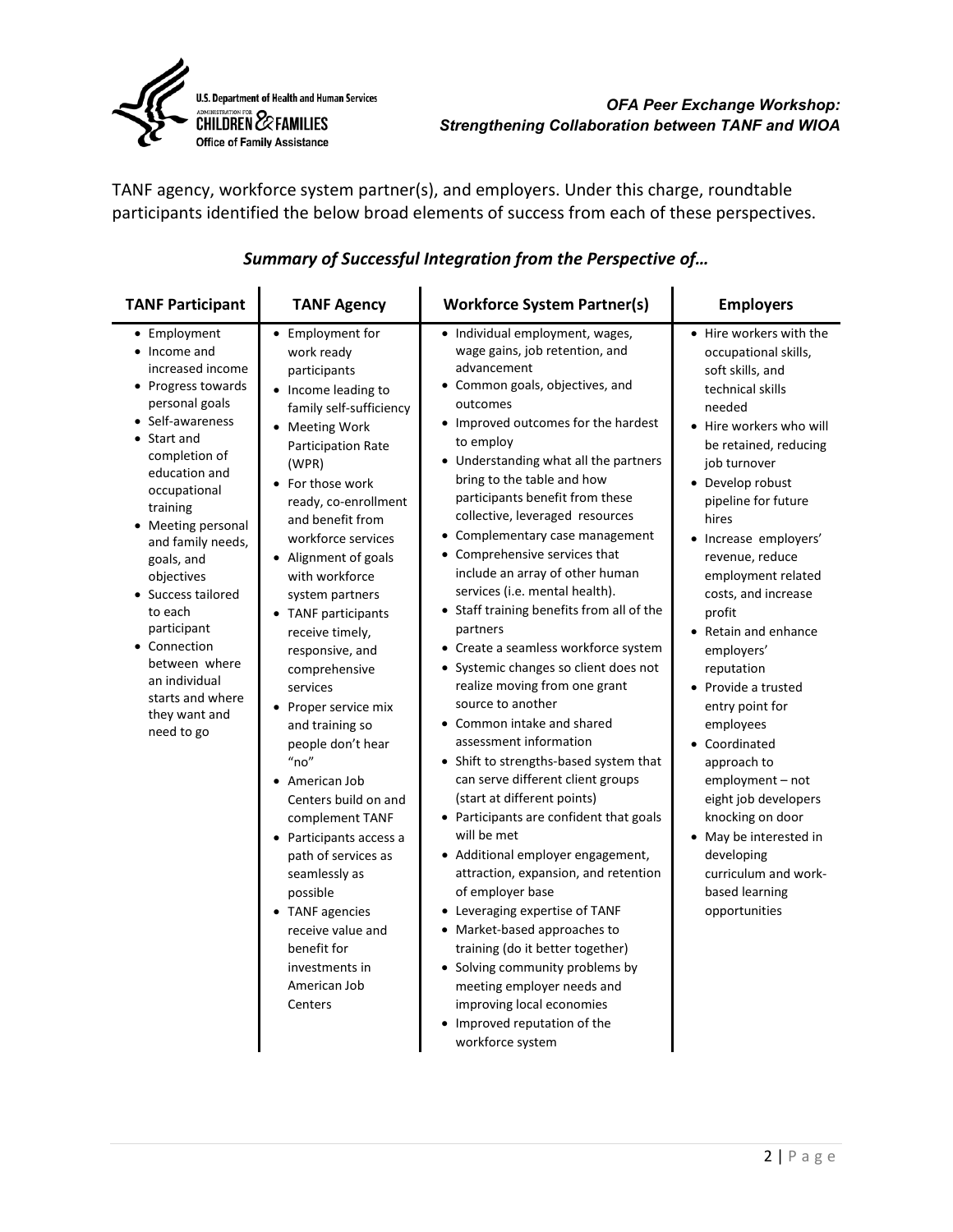

#### <span id="page-5-0"></span>**Success**

From the above list, roundtable participants identified common themes of success, which include:

- Employer-driven employment.
- Alignment of (human service and workforce systems) infrastructure so collective impact is seamless and effective.
- Clear communication so all stakeholders know what to expect, how to expect it, and when to expect it.
- Development, use and enhancement of career and educational pathways.

The above common themes of success may create the foundation for a shared vision of a workforce system, which addresses the needs of the diversity of participants that is serves.

#### <span id="page-5-1"></span>**Recommendations**

During the afternoon, roundtable participants were divided into two teams to independently develop recommendations to ensure TANF participants (and other low-income individuals with employment barriers) are well-served at one-stop centers and have access to comprehensive employment, training, and supportive services that will move them towards family economic security.

Group One, led by Susan Golonka, developed the below recommendations. The recommendations are listed in order from highest to lowest, based on the number of votes each received from group members.

- 1) Establish an innovation lab to recognize, foster, and nurture TANF-WIOA collaboration and cooperation; provide small financial incentives (eight votes).
- 2) Develop joint data management and case management systems (four votes).
- 3) Internally align performance between TANF and WIOA metrics (three votes).
- 4) Change TANF mindset regarding education and training (two votes).
- 5) Develop Career Pathways framework (two votes).
- 6) Recognize examples of successful TANF-WIOA collaboration (two votes).
- 7) Document promising practices (one vote).
- 8) Change policies to reduce stigma of TANF participants (one vote).
- 9) Develop explicit pathways to work (one vote).
- 10) Adopt shared numeric targets for new career pathways, earn and learn, preapprenticeships, and apprenticeships (one vote).

Group Two, led by Nisha Patel, developed the below recommendations, which are also listed from highest to lowest, based on the number of votes received.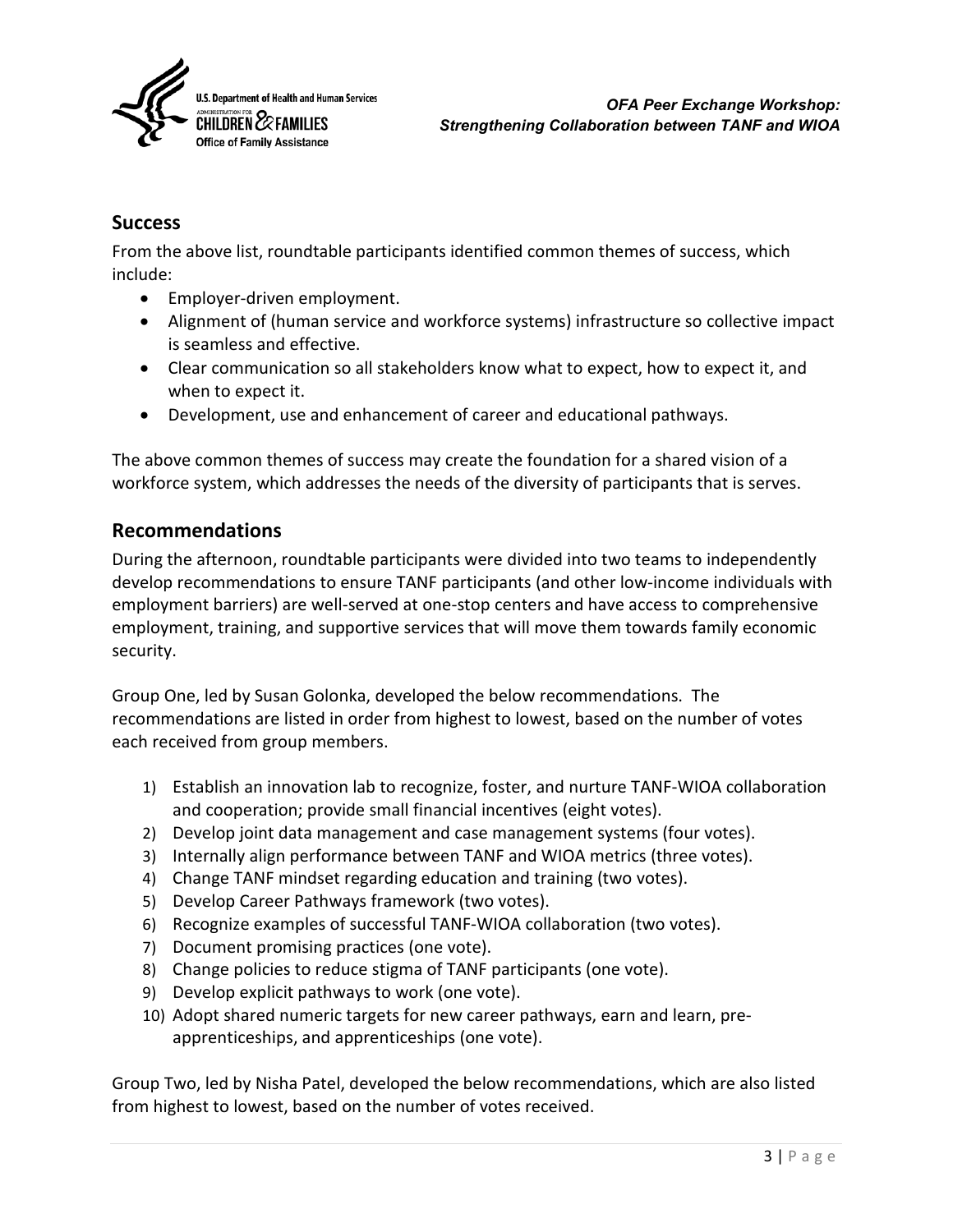

- 1) Encourage governors to "opt-in" and include TANF as a full partner in WIOA unified state plans; co-create one service systems; engage TANF in developing state strategic plans (nine votes).
- 2) Encourage states to pilot innovative TANF-WIOA models in a few areas; provide coaching, document best practices (four votes).
- 3) ACF and the U.S. Department of Labor, Employment and Training Administration (ETA) should create and deliver shared business case messages to governors, mayors, and chief local elected officials that TANF-WIOA collaboration will result in greater efficiencies and bottom line impacts, in part by using upcoming Federal Register notices, regulation guidance, and one-stop certification processes (four votes).
- 4) Create research and evaluation opportunities by creating the foundation to recognize what works, for whom, and under what circumstances (three votes).
- 5) Frame TANF-WIOA collaboration around youth (i.e. disconnected youth) (three votes).
- 6) Develop concrete evidence that TANF-WIOA collaboration is successful, in party, by collecting evidence, citing how it solves needs of businesses, and addressing gaps with actions (three votes).
- 7) Utilize the changes in WIOA's performance measurement system as an opportunity (WIOA encourages use of regression analysis), negotiated performance measures, and standards (two votes).
- 8) Encourage governors and chief local elected officials to promote dual enrollment of TANF-WIOA participants because evidence demonstrates better retention rates (one vote).
- 9) Streamline education and training resources (one vote).
- 10) Develop female cohort models for TANF-WIOA collaboration (one vote).
- 11) The TANF system should learn more about Labor Market Information (LMI) (one vote).
- 12) Highlight how TANF brings innovation and successful case management systems to workforce systems (one vote).

Tabulating the recommendations between the two groups with the highest number of votes, there were nine recommendations (40 percent of the 22 items proposed) that received three or more votes, accounting for 69 percent of the total number of votes generated. In order of highest to lowest votes, these nine key recommendations from roundtable participants are below:

- 1) Encourage governors to "opt-in" and include TANF as a full partner in WIOA unified state plans; co-create one service systems; engage TANF in developing state strategic plans (nine votes).
- 2) Establish an innovation lab to recognize, foster, and nurture TANF-WIOA collaboration and cooperation; provide small financial incentives (eight votes).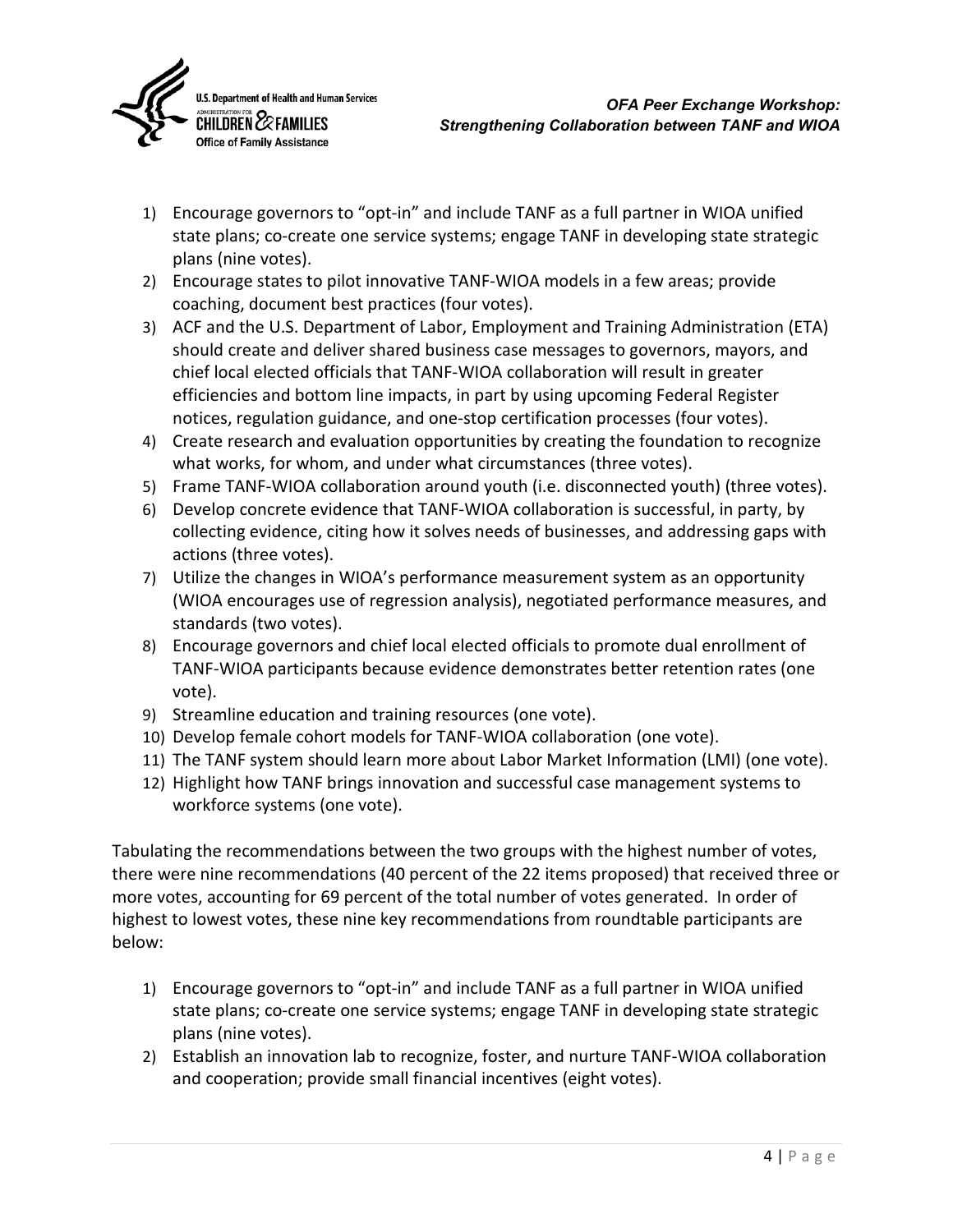

- 3) ACF and ETA should create and deliver shared business case messages to governors, mayors, and chief local elected officials that TANF-WIOA collaboration will result in greater efficiencies and bottom line impacts, in part by using upcoming Federal Register notices, regulation guidance, and one-stop certification processes (four votes).
- 4) Develop joint data management and case management systems (four votes).
- 5) Encourage states to pilot innovative TANF-WIOA models in a few areas, provide coaching, document best practices (four votes).
- 6) Internally align performance metrics between TANF and WIOA (three votes).
- 7) Create research and evaluation opportunities by creating the foundation to recognize what works, for whom, and under what circumstances (three votes).
- 8) Frame TANF-WIOA collaboration around youth (i.e. disconnected youth) (three votes).
- 9) Develop concrete evidence that TANF-WIOA collaboration is successful, in party, by collecting evidence, citing how it solves needs of businesses, and addressing gaps with actions (three votes).

The nine recommendations above can be categorized into specific levels of government action. Note, in most cases there is overlap creating both a top-down and bottom-up series of suggestions.

| Recommendation |                                                                                                                                                                                                                                                                                                                                                                  | Federal | <b>State</b> | Local |
|----------------|------------------------------------------------------------------------------------------------------------------------------------------------------------------------------------------------------------------------------------------------------------------------------------------------------------------------------------------------------------------|---------|--------------|-------|
| 1.             | Encourage governors to "opt-in" and include TANF as a full<br>partner in WIOA unified state plans; co-create one service<br>systems; engage TANF in developing state strategic plans<br>(nine votes).                                                                                                                                                            |         |              |       |
| 2.             | Establish an innovation lab to recognize, foster, and nurture<br>TANF-WIOA collaboration and cooperation; provide small<br>financial incentives (eight votes).                                                                                                                                                                                                   |         |              |       |
| 3.             | ACF and ETA should create and deliver shared business case<br>messages to governors, mayors, and chief local elected<br>officials that TANF-WIOA collaboration will result in greater<br>efficiencies and bottom line impacts, in part by using<br>upcoming Federal Register notices, regulation guidance, and<br>one-stop certification processes (four votes). |         |              |       |
| 4.             | Develop joint data management and case management<br>systems (four votes).                                                                                                                                                                                                                                                                                       |         |              |       |
| 5.             | Encourage states to pilot innovative TANF-WIOA models in a<br>few areas, provide coaching, document best practices (four<br>votes).                                                                                                                                                                                                                              |         |              |       |
| 6.             | Internally align performance metrics between TANF and<br>WIOA (three votes).                                                                                                                                                                                                                                                                                     |         |              |       |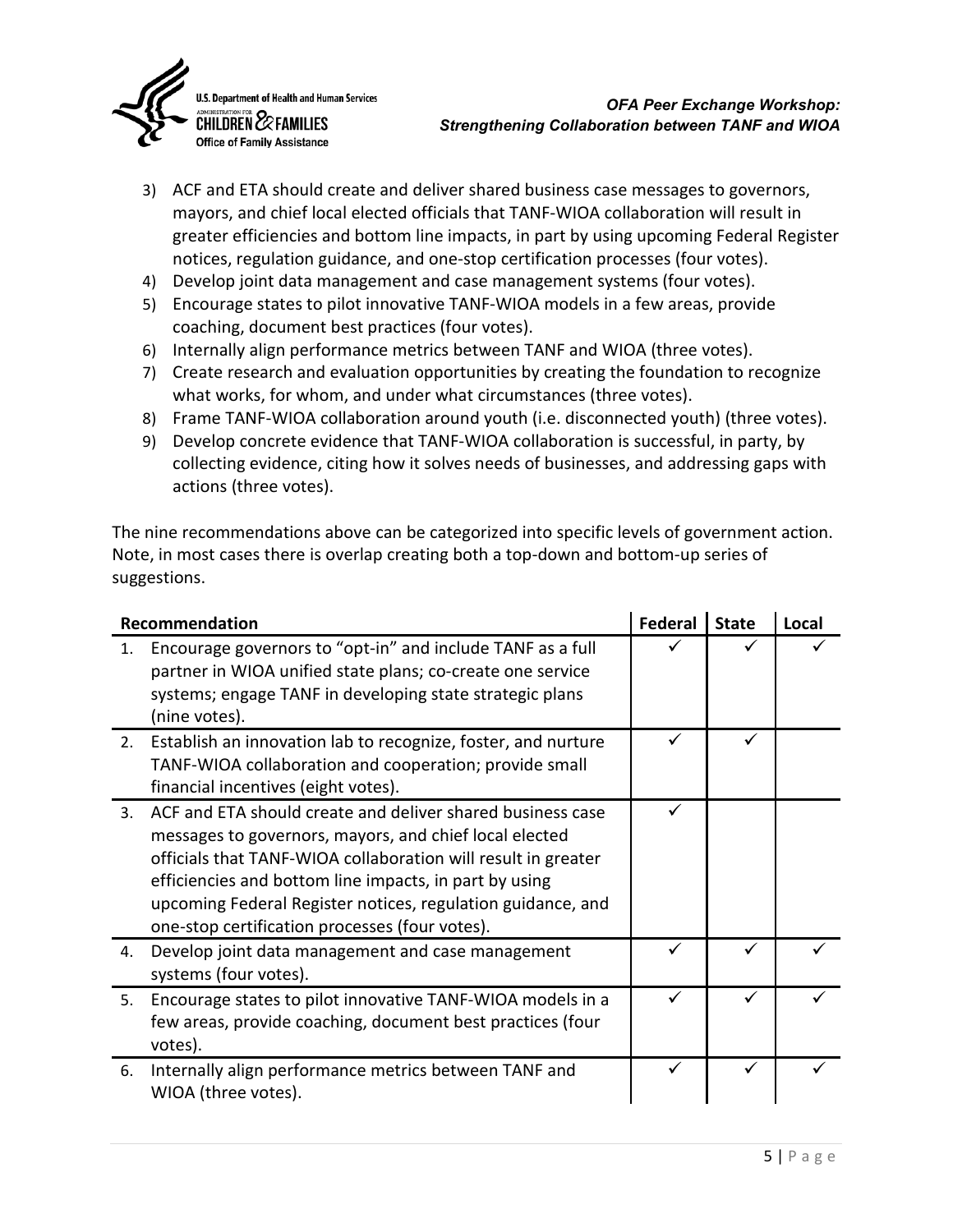

| Recommendation |                                                                                                                                                                                                            | Federa | <b>State</b> | Local |
|----------------|------------------------------------------------------------------------------------------------------------------------------------------------------------------------------------------------------------|--------|--------------|-------|
|                | Create research and evaluation opportunities by creating the<br>foundation to recognize what works, for whom, and under<br>what circumstances (three votes).                                               |        |              |       |
| 8.             | Frame TANF-WIOA collaboration around youth (i.e.<br>disconnected youth) (three votes).                                                                                                                     |        |              |       |
| 9.             | Develop concrete evidence that TANF-WIOA collaboration is<br>successful, in party, by collecting evidence, citing how it<br>solves needs of businesses, and addressing gaps with actions<br>(three votes). |        |              |       |

#### <span id="page-8-0"></span>**Closing and Next Steps**

The *Strengthening Collaboration between TANF and WIOA* National Experts Roundtable closed with final remarks from Nisha Patel and Susan Golonka who both stated that the ideas developed through the day's discussions focused on shared values, visions, and overall messaging. Participants agreed that having a common message from federal agencies is key; the challenge will be supporting it with tools and guidance states and local agencies can use to make that vision a reality. Participants were also asked to provide a final thought on their experience participating in the roundtable; selected remarks are outlined below:

Messaging and Communication:

- Educating stakeholders about the nuances of other programs will be critical to collaboration.
- It is important to keep the big picture in mind an emphasis on jobs may be a good way to frame the conversation.
- We should start with federal leadership to get the message out.
- Much of the first level of work is about marketing. The value of this collaboration is not that transparent; marketing will be important so people get excited about the opportunity.
- Communication (up, down, and across) will be critical to collaboration, so that stakeholders are not reinventing the wheel.

Strategies for Creating Change:

- It is important to be sensitive to the layers of detail that are required to make this work; stakeholders should focus on opportunities for change.
- Learning from program participants will be critical.
- WIOA presents a great and exciting opportunity to be innovative and creative.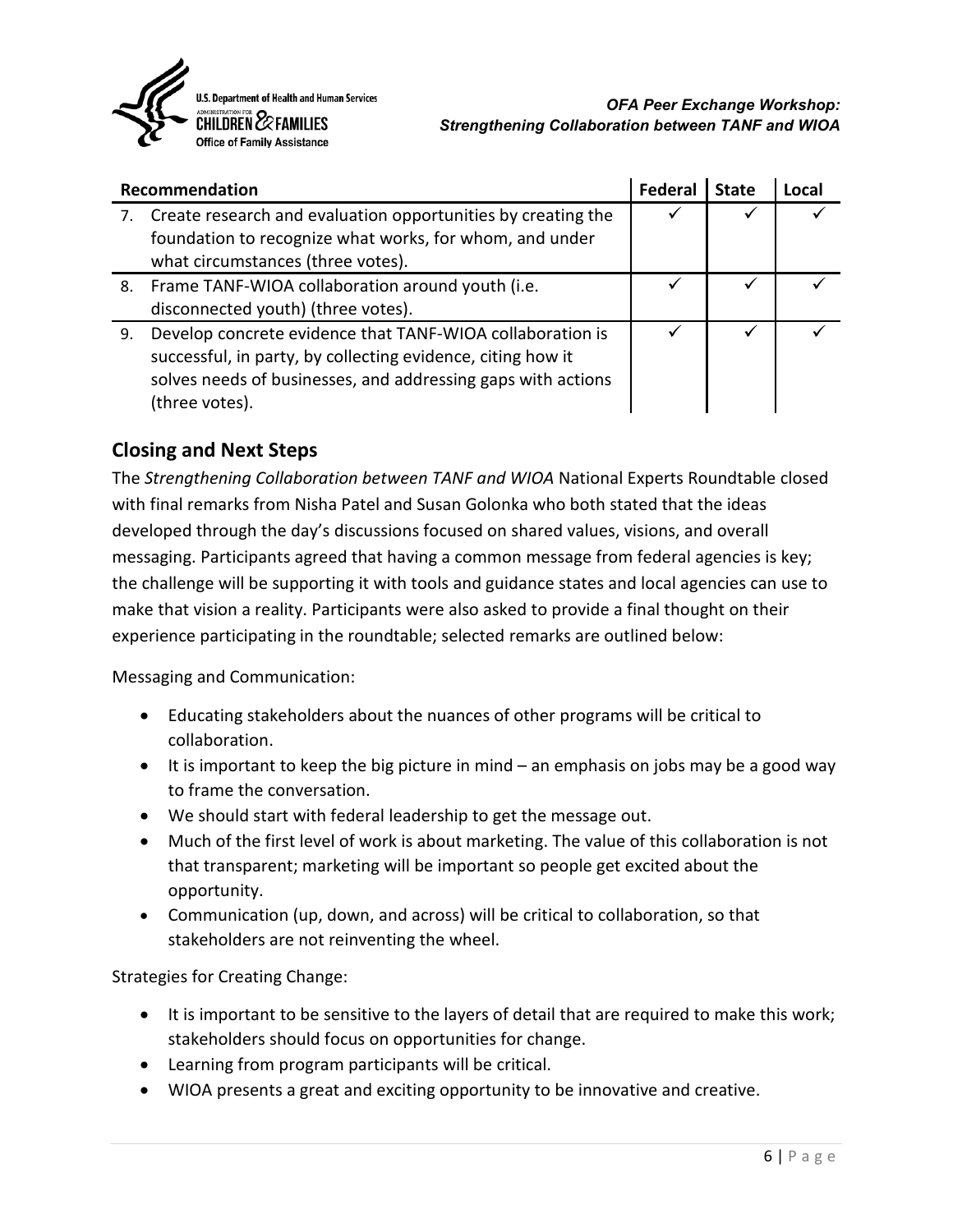

Timeline - A Balance of Urgency and Thoughtfulness:

- It will take time and space to collaborate on this; however, states do not have time. So, what can we do to support them?
- This is an opportunity it is important to be smart and go slow.
- Urgency is important, but stakeholders also must see this as a longer term process and build on lessons learned.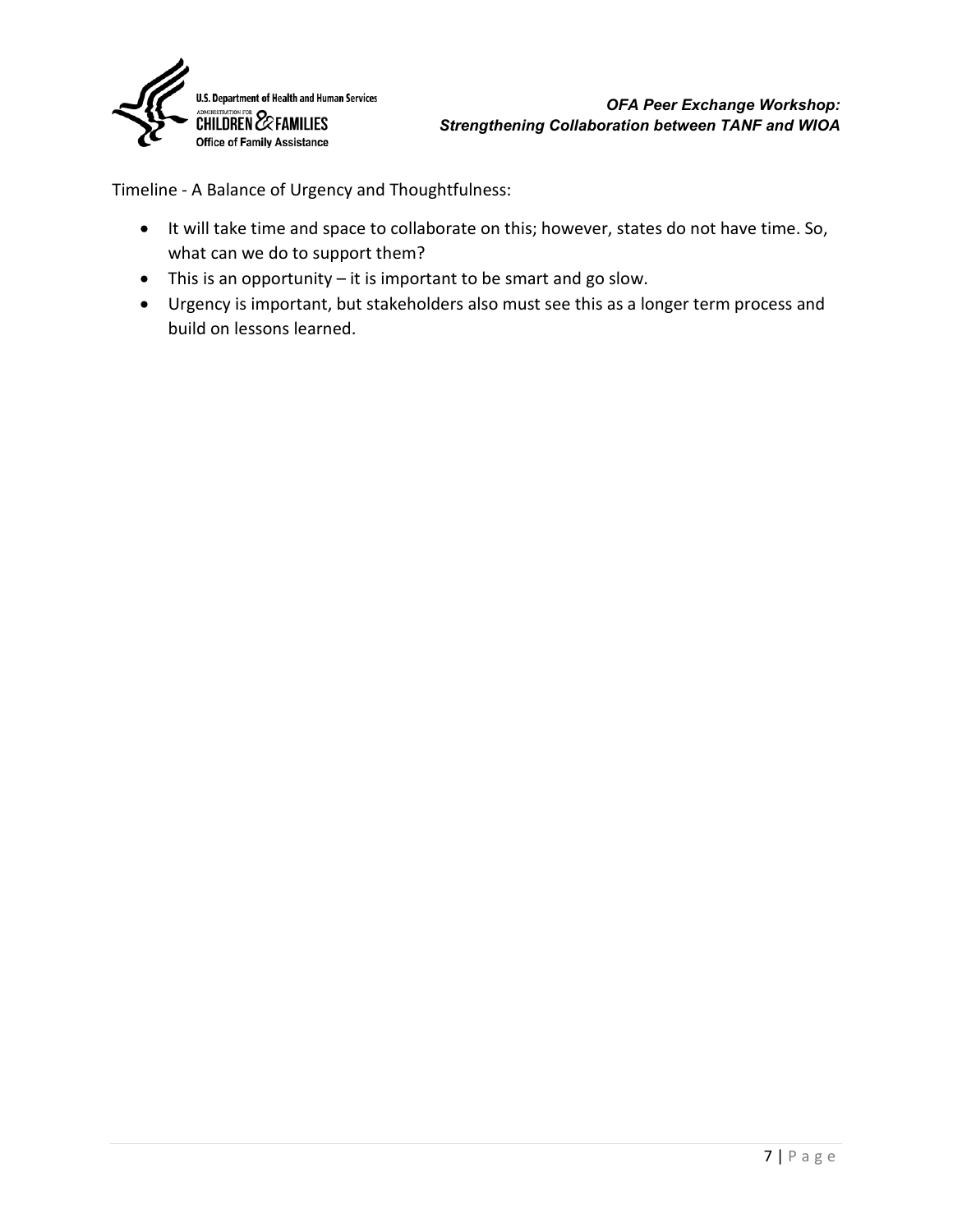

## <span id="page-10-0"></span>**Appendix A: Agenda - Monday, June 22, 2015**

| <b>Time</b>                | <b>Break-out Sessions</b>                                                                                                                                                                                                                                                                           |
|----------------------------|-----------------------------------------------------------------------------------------------------------------------------------------------------------------------------------------------------------------------------------------------------------------------------------------------------|
| $8:00$ a.m. $-8:30$ a.m.   | <b>Registration</b>                                                                                                                                                                                                                                                                                 |
| $8:30$ a.m. $-8:45$ a.m.   | Welcome                                                                                                                                                                                                                                                                                             |
|                            | <b>Nisha Patel, Director, Office of Family Assistance</b>                                                                                                                                                                                                                                           |
|                            | Director Patel will convene the Strengthening Collaboration between TANF and<br>WIOA National Experts Roundtable and challenge the group to address the<br>following themes:                                                                                                                        |
|                            | How do we ensure that TANF participants (and other low-income individuals<br>with employment barriers) are well-served at one-stop centers and have<br>access to comprehensive employment and training and supportive services<br>that will support their progress toward family economic security? |
|                            | How do we create a shared vision for a workforce system that addresses the<br>needs of the diversity of participants that it serves, including employers?                                                                                                                                           |
| $8:45$ a.m. $-9:00$ a.m.   | Vision for the System                                                                                                                                                                                                                                                                               |
|                            | <b>Susan Golonka, Deputy Director, Office of Family Assistance</b>                                                                                                                                                                                                                                  |
|                            | What would the successful integration of TANF into the one-stop centers look<br>like from the <i>perspective of TANF participants</i> ?                                                                                                                                                             |
|                            | What would the successful integration of TANF into the one-stop centers and<br>the state and local workforce system mean from the <i>perspective of the TANF</i><br>agency?                                                                                                                         |
|                            | What would success look like from the perspective of workforce system<br>partners, including youth services, adult education, and vocational<br>rehabilitation?                                                                                                                                     |
|                            | What would success look like from the <i>perspective of employers</i> ?                                                                                                                                                                                                                             |
| $9:00$ a.m. $-10:30$ a.m.  | Developing the Vision                                                                                                                                                                                                                                                                               |
|                            | During this facilitated session, the group will develop the framework for a shared<br>vision.                                                                                                                                                                                                       |
|                            | <b>Facilitators:</b>                                                                                                                                                                                                                                                                                |
|                            | Lisa Washington-Thomas, Technical Assistance Branch Chief, Office of Family<br>Assistance                                                                                                                                                                                                           |
|                            | <b>Ed Trumbull, Principal, ICF International</b>                                                                                                                                                                                                                                                    |
| $10:30$ a.m. $-10:45$ a.m. | <b>Break</b>                                                                                                                                                                                                                                                                                        |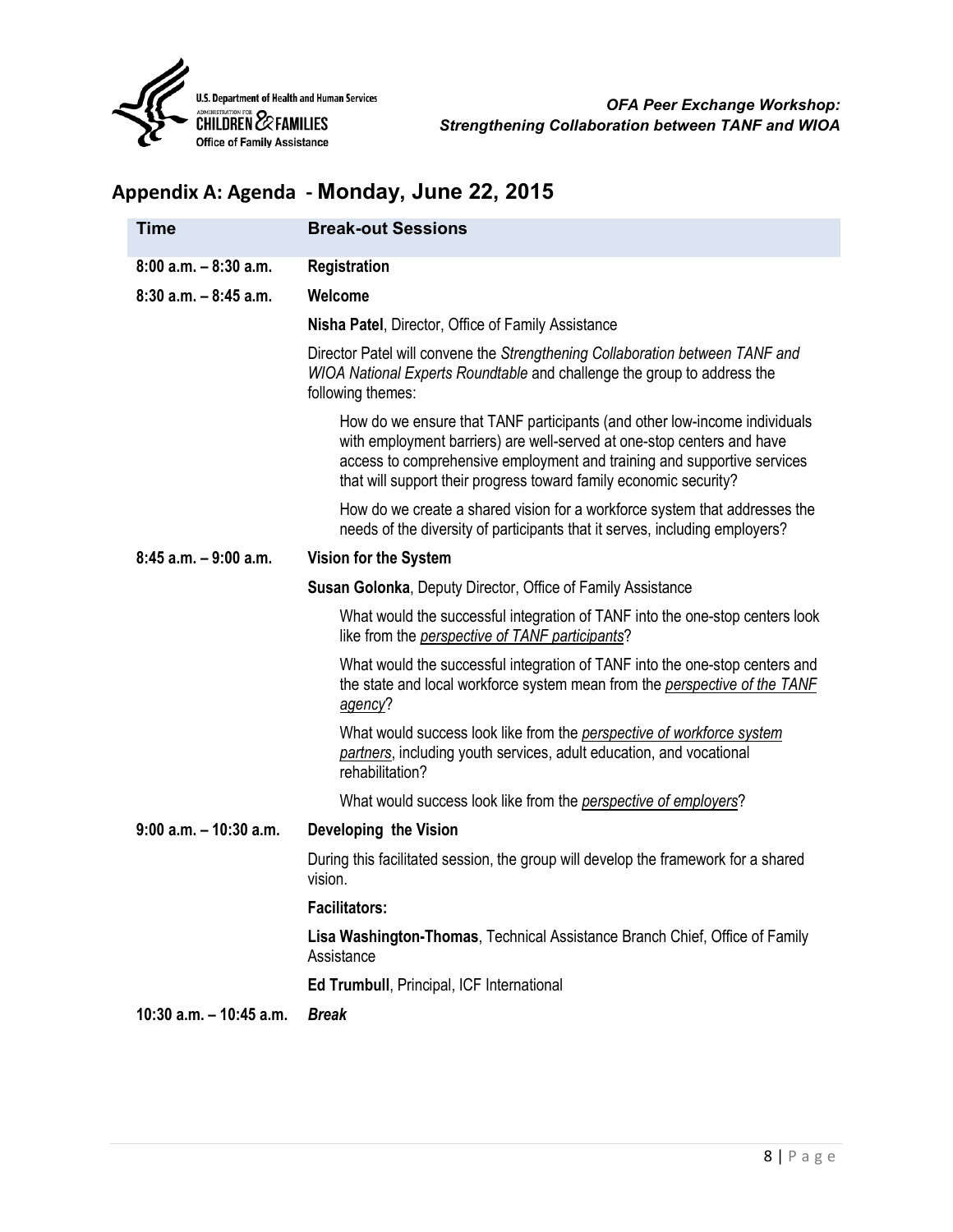

| <b>Time</b>              | <b>Break-out Sessions</b>                                                                                                                                                                                                                                                                                                                                                                  |
|--------------------------|--------------------------------------------------------------------------------------------------------------------------------------------------------------------------------------------------------------------------------------------------------------------------------------------------------------------------------------------------------------------------------------------|
| 10:45 a.m. - 12:00 p.m.  | <b>Identifying the Challenges</b>                                                                                                                                                                                                                                                                                                                                                          |
|                          | During this facilitated session, the group will identify challenges and barriers that<br>could impede or block the achievement of success identified above.                                                                                                                                                                                                                                |
|                          | <b>Facilitators:</b>                                                                                                                                                                                                                                                                                                                                                                       |
|                          | Lisa Washington-Thomas, Technical Assistance Branch Chief, Office of Family<br>Assistance                                                                                                                                                                                                                                                                                                  |
|                          | Ed Trumbull, Principal, ICF International                                                                                                                                                                                                                                                                                                                                                  |
| 12:00 p.m. $-$ 1:15 p.m. | <b>Lunch on Your Own</b>                                                                                                                                                                                                                                                                                                                                                                   |
| 1:15 p.m. $-$ 2:45 p.m.  | <b>Identifying Strategies and Opportunities</b>                                                                                                                                                                                                                                                                                                                                            |
|                          | During this session, panelists will be broken into smaller working groups focused on<br>developing strategies to address identified challenges and/or capitalize upon<br>innovative opportunities. Questions to be addressed include:                                                                                                                                                      |
|                          | What are the particular strengths that each system could bring to the<br>collaboration?                                                                                                                                                                                                                                                                                                    |
|                          | What strategies can be employed to address the main barriers or<br>challenges?                                                                                                                                                                                                                                                                                                             |
|                          | What opportunities exist to help create the vision imagined above?                                                                                                                                                                                                                                                                                                                         |
|                          | <b>Facilitators:</b>                                                                                                                                                                                                                                                                                                                                                                       |
|                          | James Butler, Family Assistance Program Specialist, Office of Family Assistance                                                                                                                                                                                                                                                                                                            |
|                          | <b>Ed Trumbull, Principal, ICF International</b>                                                                                                                                                                                                                                                                                                                                           |
| $2:45$ p.m. $-3:00$ p.m. | <b>Break</b>                                                                                                                                                                                                                                                                                                                                                                               |
| $3:00$ p.m. $-4:15$ p.m. | <b>Prioritizing Strategies and Opportunities</b>                                                                                                                                                                                                                                                                                                                                           |
|                          | During this session, the entire group will narrow down the identified strategies and<br>opportunities to those that are specific, measurable, achievable, realistic, and fime-<br>bound (SMART). The group will prioritize the narrowed down SMART strategies and<br>opportunities, and articulate how federal, state, local and community-based partners<br>can adopt and implement them. |
|                          | <b>Facilitators:</b>                                                                                                                                                                                                                                                                                                                                                                       |
|                          | Damon Waters, Family Assistance Program Specialist, Office of Family Assistance                                                                                                                                                                                                                                                                                                            |
|                          | Ed Trumbull, Principal, ICF International                                                                                                                                                                                                                                                                                                                                                  |
| 4:15 p.m. $-$ 4:30 p.m.  | <b>Closing Remarks</b>                                                                                                                                                                                                                                                                                                                                                                     |
|                          | Nisha Patel, Director, Office of Family Assistance                                                                                                                                                                                                                                                                                                                                         |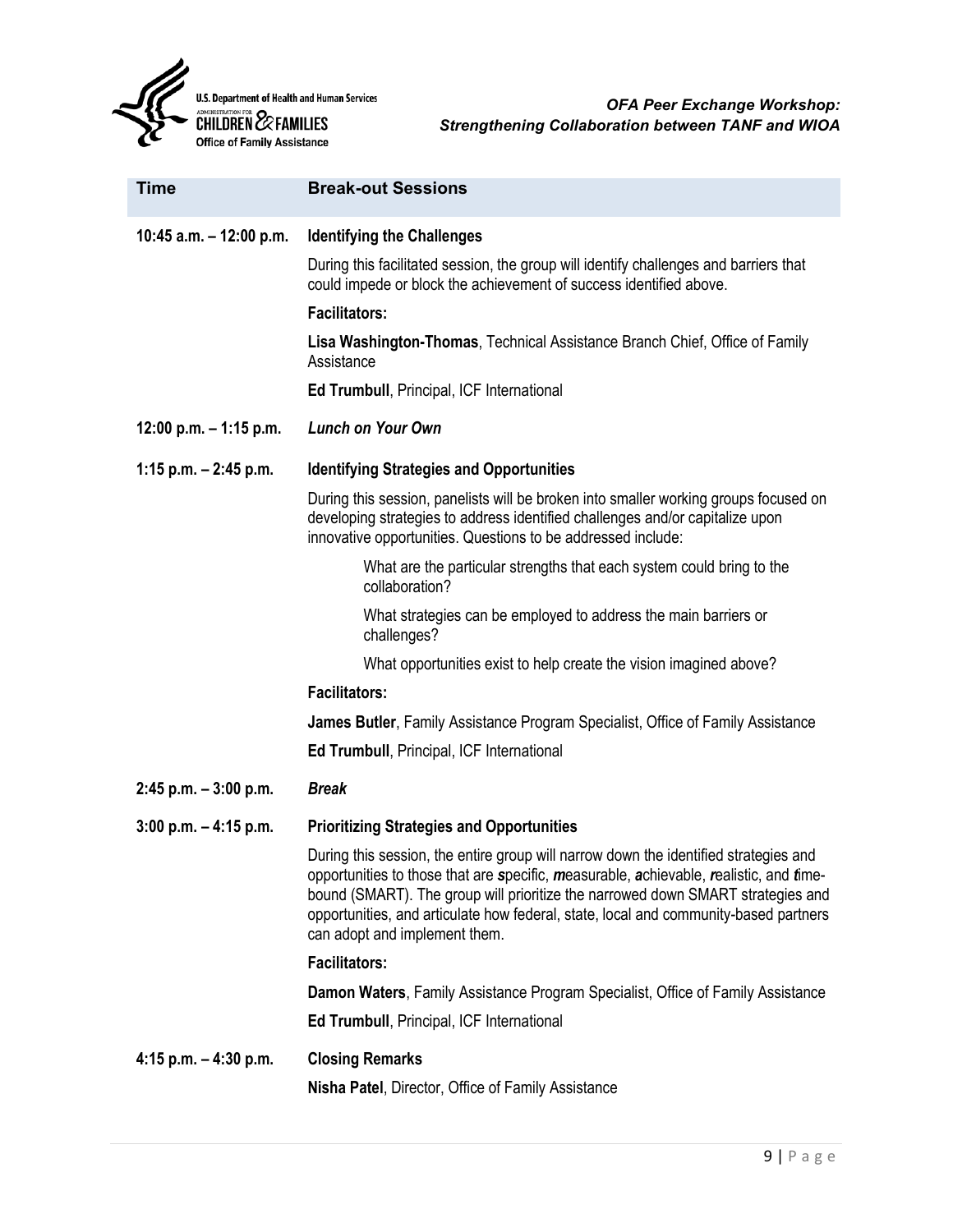

*OFA Peer Exchange Workshop: Strengthening Collaboration between TANF and WIOA*

#### <span id="page-12-0"></span>**Appendix B: Participants**

**Invited Experts:**

**James H. Andre** Coordinator of Adult Coaching and **Transitions** Workforce Development Services Virginia Community College System

**Kisha Bird**

Director Youth Policy Center for Law and Social Policy

**Mary L. Brogdon** Assistant Director of Strategic Initiatives American Public Human Services Association (APHSA)

**Deborah A. Carroll Director** District of Columbia Department of Employment Services

**Dr. Michelle K. Derr** Senior Researcher Mathematica Policy Research

**Maria K. Flynn** Senior Vice President Jobs for the Future

#### **Eileen Friedman** TANF Program Manager Office of Family Assistance, Region III Administration for Children and Families U.S. Department of Health and Human **Services**

**Brian M. Holler** Human Services Program Specialist Supervisor Department of Human Services Commonwealth of Pennsylvania

**David A. Hunn** Executive Director Northern Virginia Workforce Investment Board

**Kermit Kaleba** Federal Policy Director National Skills Coalition

**Natalie R. Kaplan** Policy Analyst, Office of the Director District of Columbia Department of Human **Services** 

**Cheryl Keenan Director** Division of Adult Education and Literacy U.S. Department of Education

**Jennifer Kemp** Unit Chief Employment and Training Administration U.S. Department of Labor

**Vinz Koller** Director of Training and Technical Assistance Social Policy Research Associates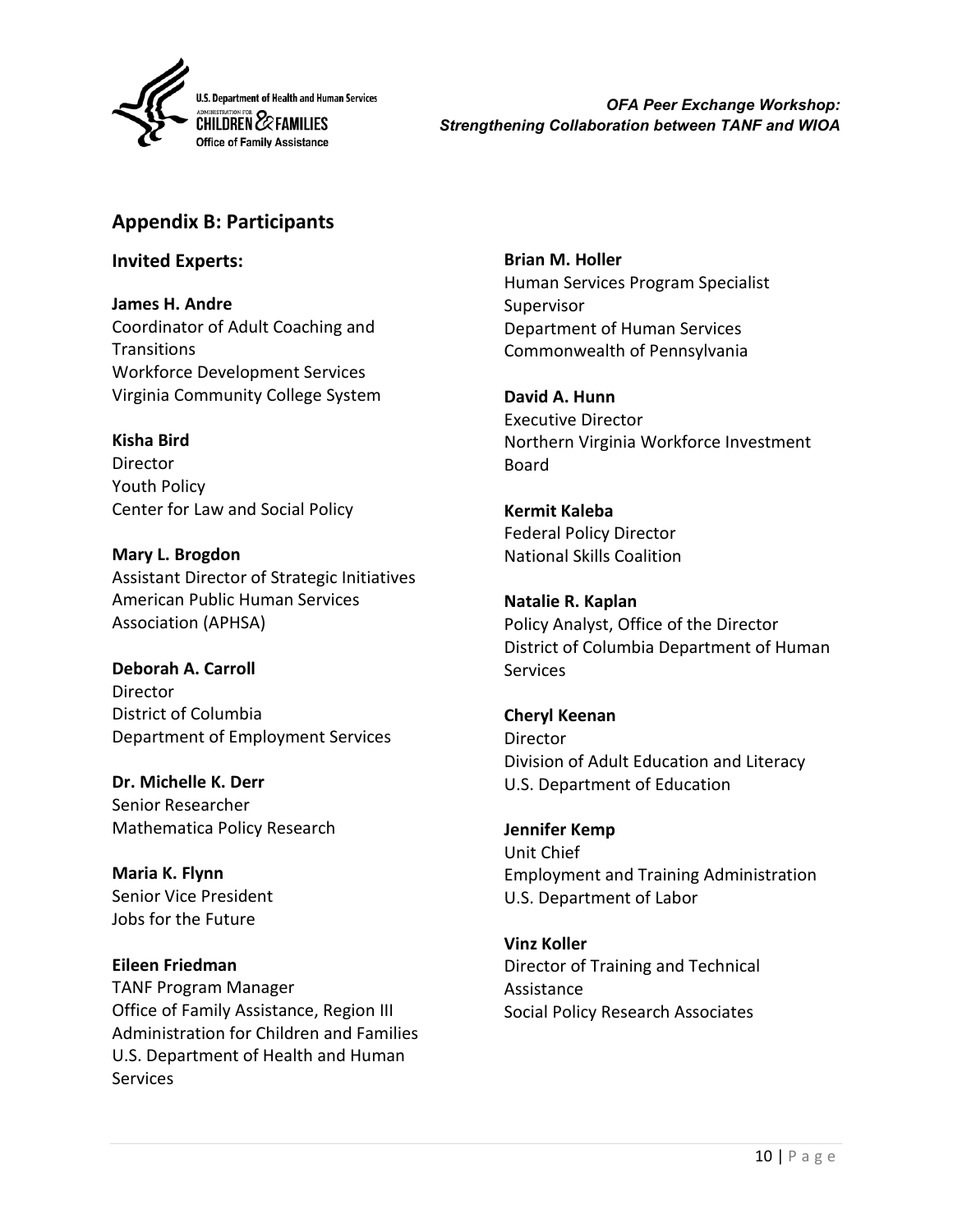

*OFA Peer Exchange Workshop: Strengthening Collaboration between TANF and WIOA*

**Janet LaBreck** Commissioner, Rehabilitation Services Administration Office of Special Education and Rehabilitative Services U.S. Department of Education

#### **Dana Lennon**

Director Allied Health Career Pipeline Program Hostos Commmunity College

#### **Sue Liu**

Higher Education and Workforce Development Consultant Sue Liu Consulting

#### **Elizabeth Lower-Basch**

Director, Income and Work Supports Center for Law and Social Policy (CLASP)

#### **Dr. LaDonna A. Pavetti**

Vice President, Family Income Support Center on Budget and Policy Priorities

#### **Scott J. Sheely**

Special Assistant for Workforce Development Pennsylvania Department of Agriculture **Betsy Tessler** Research Associate MDRC

**Kathy Tran** Deputy Administrator Office of Workforce Investment Employment and Training Administration U.S. Department of Labor

#### **Gina K. Wells**

Policy Analyst Employment and Training Administration U.S. Department of Labor

#### **Laura Zeilinger**

**Director** District of Columbia Department of Human Services